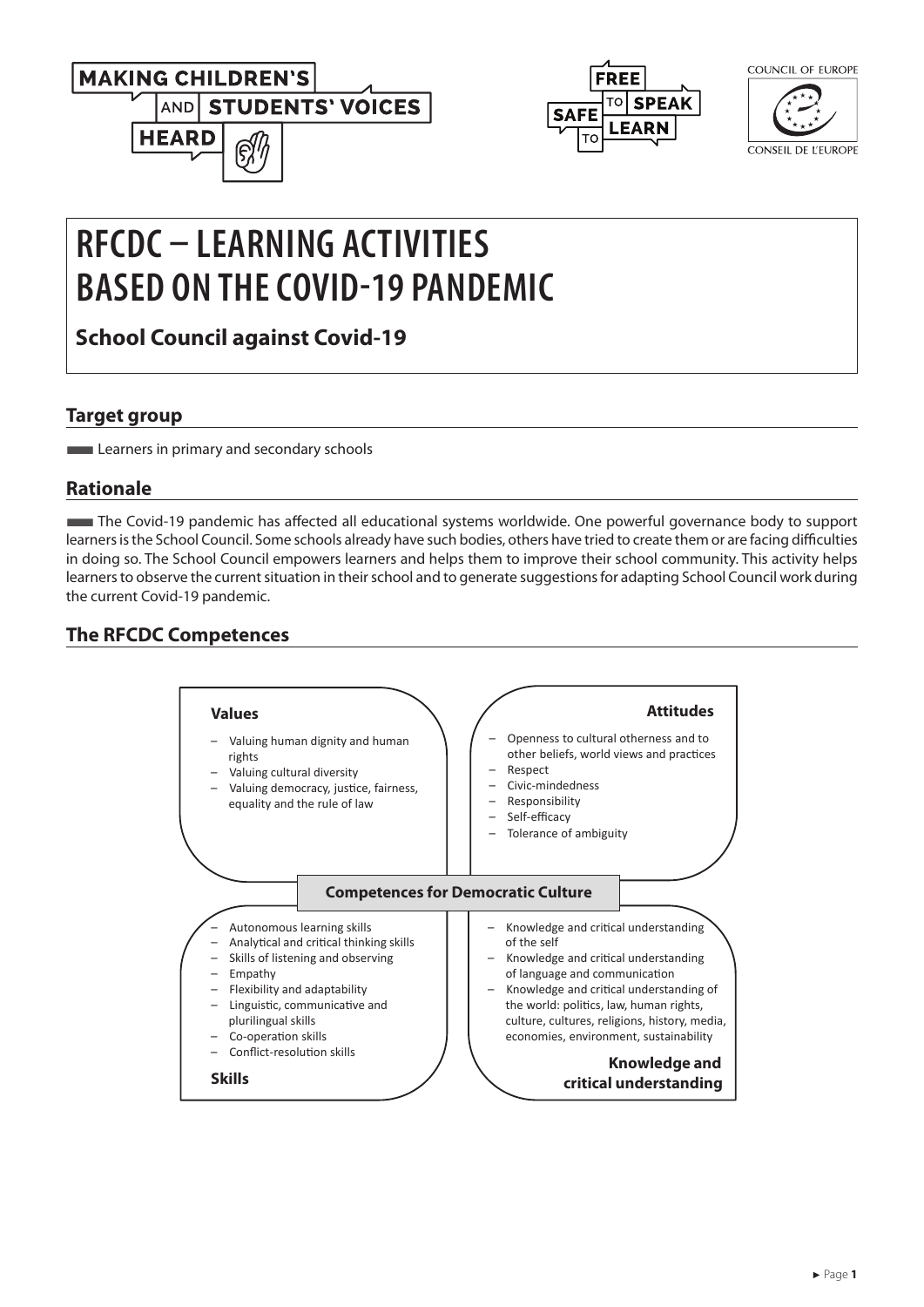### **Competences promoted by the activity**

■Valuing democracy, justice, fairness, equality and the rule of law; Respect; Skills of listening and observing; Co-operation skills; Knowledge and critical understanding of politics, law and human rights.

#### **Learning outcomes**

- **Exampleding this activity will help learners to:** 
	- ► Appreciate that schools should teach students about democracy and how to act as a democratic citizen
	- ► Give space to others to express themselves
	- ► Listen carefully to differing opinions
	- ► Generate enthusiasm among group members for accomplishing shared goals
	- ► Understand why everybody has a responsibility to respect other people's right to freedom of expression

#### **Description of activity**

- 1. Start the activity with questions to the learners about how well they think their School Council is working. If there is no School Council in the school at present, learners should instead conduct a quick Internet search on the topic and share their findings. Emphasise the role of the School Council during the Covid-19 pandemic. Did the School Council representatives continue their activity during the closure and lockdown period?
- 2. Tell learners that their task is to imagine the ideal School Council in their school. Divide the class into groups of 5, and ask them to discuss and answer the following questions:
- ► How many learner representatives would there be?
- ► How exactly would the representatives be chosen?
- ► How often and where would they meet?
- ► How, if at all, would teachers or parents be involved?
- ► What issues and decisions would be allowed for discussion, and what issues and decisions would not be allowed for discussion?
- ► Do they think every school should have a Student Council? Why (or why not)?
- 3. Each group designs a poster (using an online tool, online whiteboard or a paper poster) and presents their work to the whole class.
- 4. After the presentations, discuss the top challenges, give time for answers (using tools for online collaboration) and, if necessary, add some solutions:
- ► How to engage learners who are not on the School Council?
	- School Council representatives could regularly identify one important question which has to be discussed by all classes. Two learners from each class could lead a five-minute discussion, conduct an online survey, and collect the responses.
	- Could organise a weekly open office with two Council representatives to record ideas that other learners have (the meeting could be organised online).
- ► How to follow the progress of the projects organised by the School Council?
	- Could create and update regularly a web page (G Suite users can create free Google Sites) or could collaborate with others on group collections with Wakelet which uses Immersive Reader.
	- Could create a progress board for the school's corridors.
- ► How to help learners deal with the Covid-19 pandemic?
	- School Council representatives could establish a new unit which to be responsible for the new Covid-19 restrictions. Learners could send their suggestions for improvements to the school environment in the current Covid-19 situation.
- 5. Finally, the learners make presentations on the outcomes of the activity to the school principal and to the School Council (if one exists). Learners can also make some proposals to establish their own School Council, if there is no existing one.

#### **Materials or resources required**

- ► The six Council of Europe "Living Democracy" manuals (see, in particular, Volume III, Unit 9, Lesson 4):
	- **<https://www.living-democracy.com/textbooks/>**